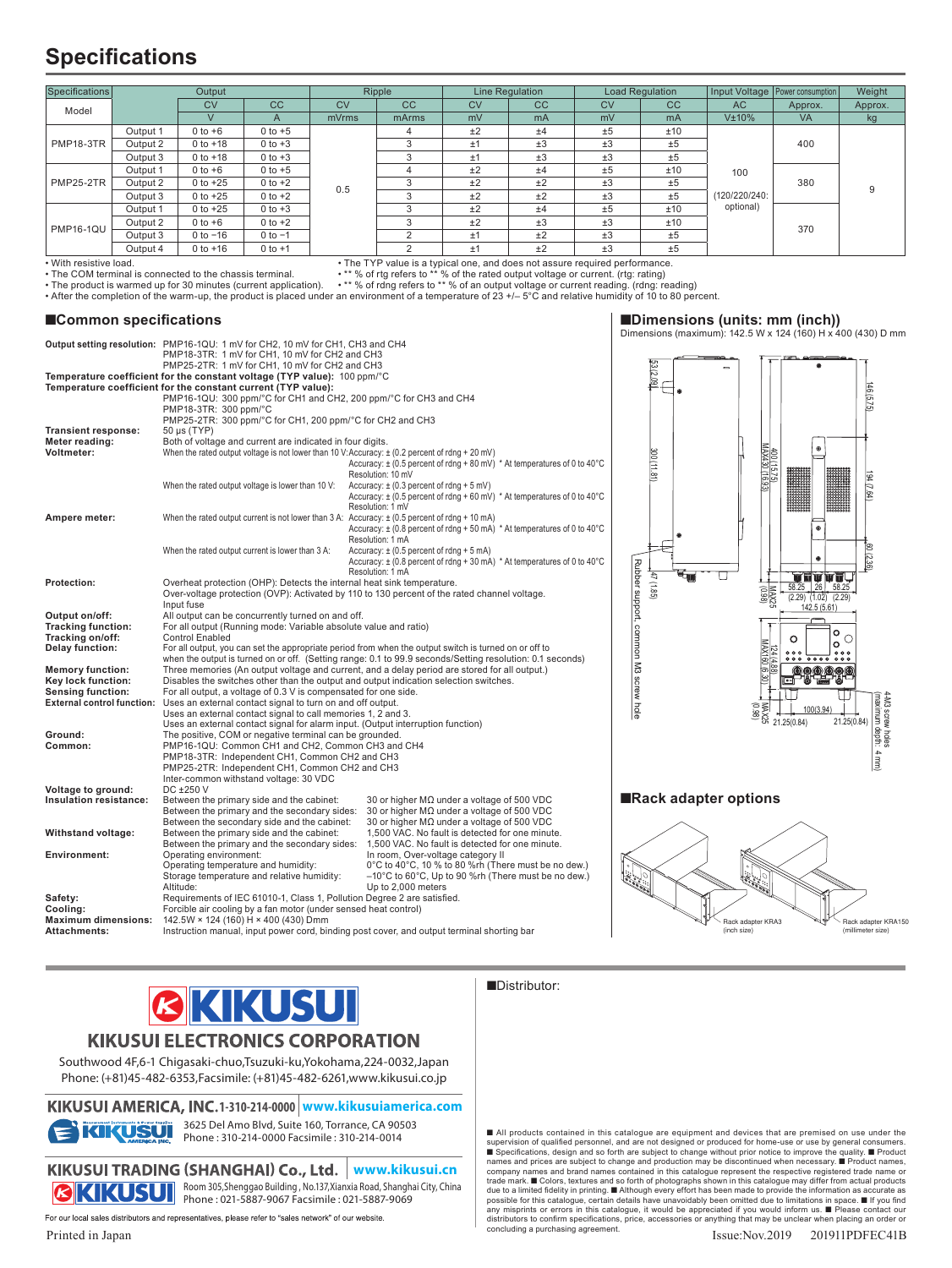



# *Multi Channel Tracking DC Power Supply PMP Series*

All the types of output have positive polarity (three-output models). The four-output model provides an output of negative polarity. The multi-channel tracking function allows all outputs to be varied concurrently. The available delay function has the ability to change timing at which to turn on or off the output. The supported memory function has the capability to store output settings. (This product has three memories.) Voltage and current can be displayed under high resolution of four digits. Two common systems are available. Communications interface (GPIB, RS232C or USB)

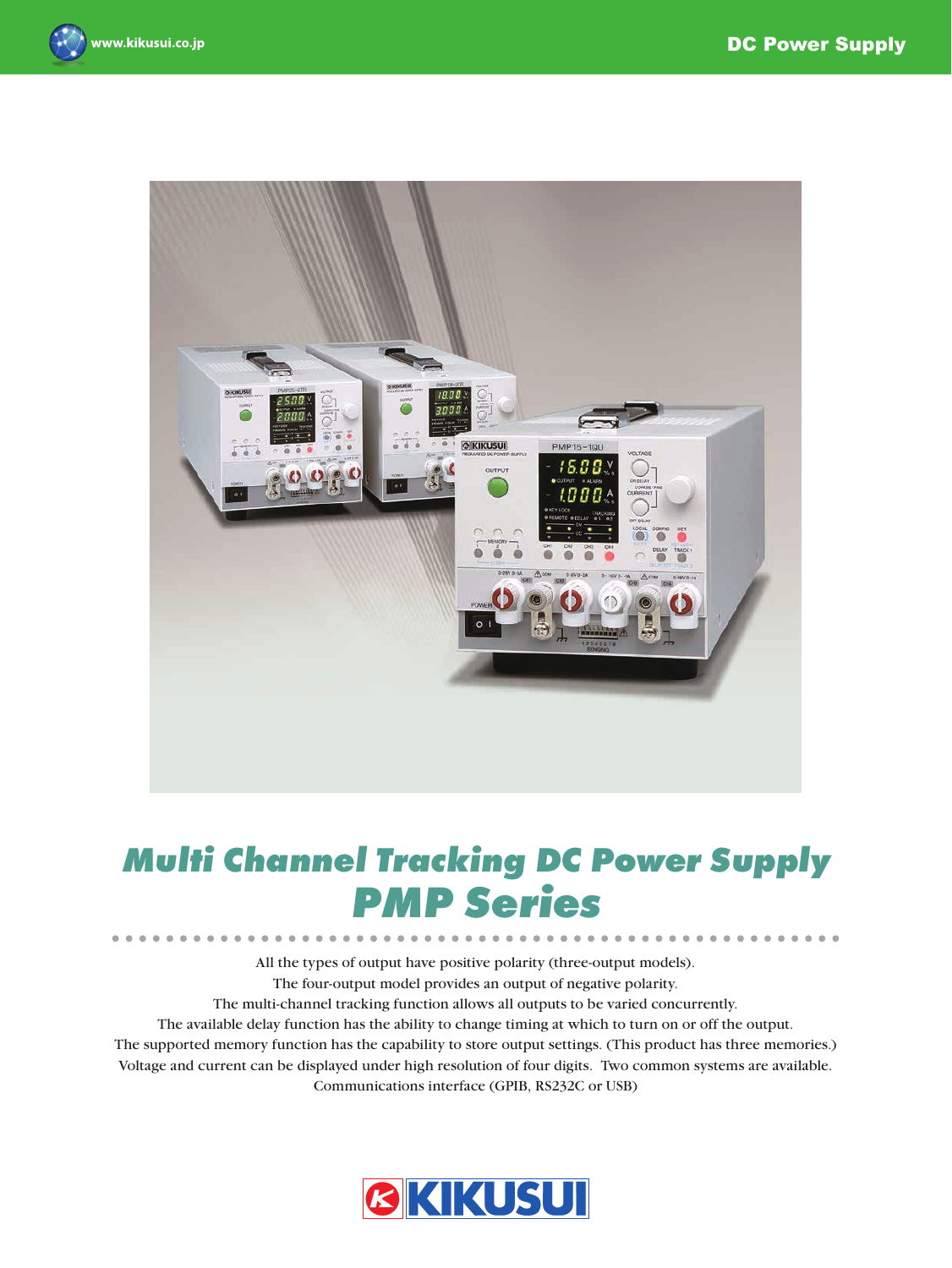Multi Channel Tracking DC Power Supply

# **PMP SERIES**



# **Multi-output power supply characterized by multi-channel tracking and positive polarity**

The small-size PMP series DC power supplies support functions and performance necessary as testers for use by design, develop-ment, and quality assurance personnel, and provide constant multi-output voltage (CV) and current (CC). The past multi-output power supply can provide only two types of concurrently variable output. The PMP series, however, implements "Multi-channel Tracking" that allows all types of output to be varied concurrently. It also supports a "Delay Function" that can change output on/off timing, and a "Memory Function" that can store output settings. Moreover, the PMP series is equipped with an external contact that enables control over turning on and off output, and over calling the memory. All the types of output this product provides have positive polarity (three-output models), which allows the product to be used as a power supply for developing digital equipment and other devices not requiring a negative power supply circuit. Furthermore, this product, which supports two common systems, is well adapted to an application for one power supply unit to offer digital and analog signals that have different common potentials.

#### **Features**

- All the types of output have positive polarity (three-output models). \* The four-output model provides an output of negative polarity.
- The supported multi-channel tracking function allows all output to be varied concurrently in the same ratio or width (absolute value).
- The available delay function has the ability to change timing at which to turn on or off the output.
- The supported memory function has the capability to store output settings. (This product has three memories.)
- Voltage and current can be displayed under high resolution of four digits.
- Two common systems are available. (The three-output model supports CH1 and CH2/3, while the four-output model supports CH1/2 and CH3/4.)
- A remote sensing function is supported for all output.
- Control via an external contact (Memories 1, 2 and 3, as well as output on/off)
- Communications interface (GPIB, RS232C or USB) \* Factory option.

# **Applications**

- Automobile-related devices: Car navigation systems, car stereos, ECUs
- Information-related devices, consumer devices: LCDs, CPUs, mobile terminals, RF modules for use in wireless LANs, DVD + RW drives, mobile device LSI chips, circuit evaluators for notebook PCs/DVD players/flat TV sets, D/D converter for use with notebook PCs, audio operational amplifiers, substitutes for D/D converters embedded in products
- Research institutes, educational institutes: Research facilities

#### ■ All the types of output have positive polarity (three-output models), and the output capacity (current rating) is enhanced!

These models meet the need for positive multi-output power supplies (same-polarity multi-output power supplies), and can be used as power supplies for developing digital equipment and other devices not requiring a negative power supply circuit. (The PMP16-1QU provides a negative output.) They are enhanced in output capacity beyond conventional multi-output power supplies, and are most suitable as power supplies for developing circuits for digital home electric appliances with increasing capacity. The PMM and PMR series are also available as multi-output power supplies that output positive and negative voltages.